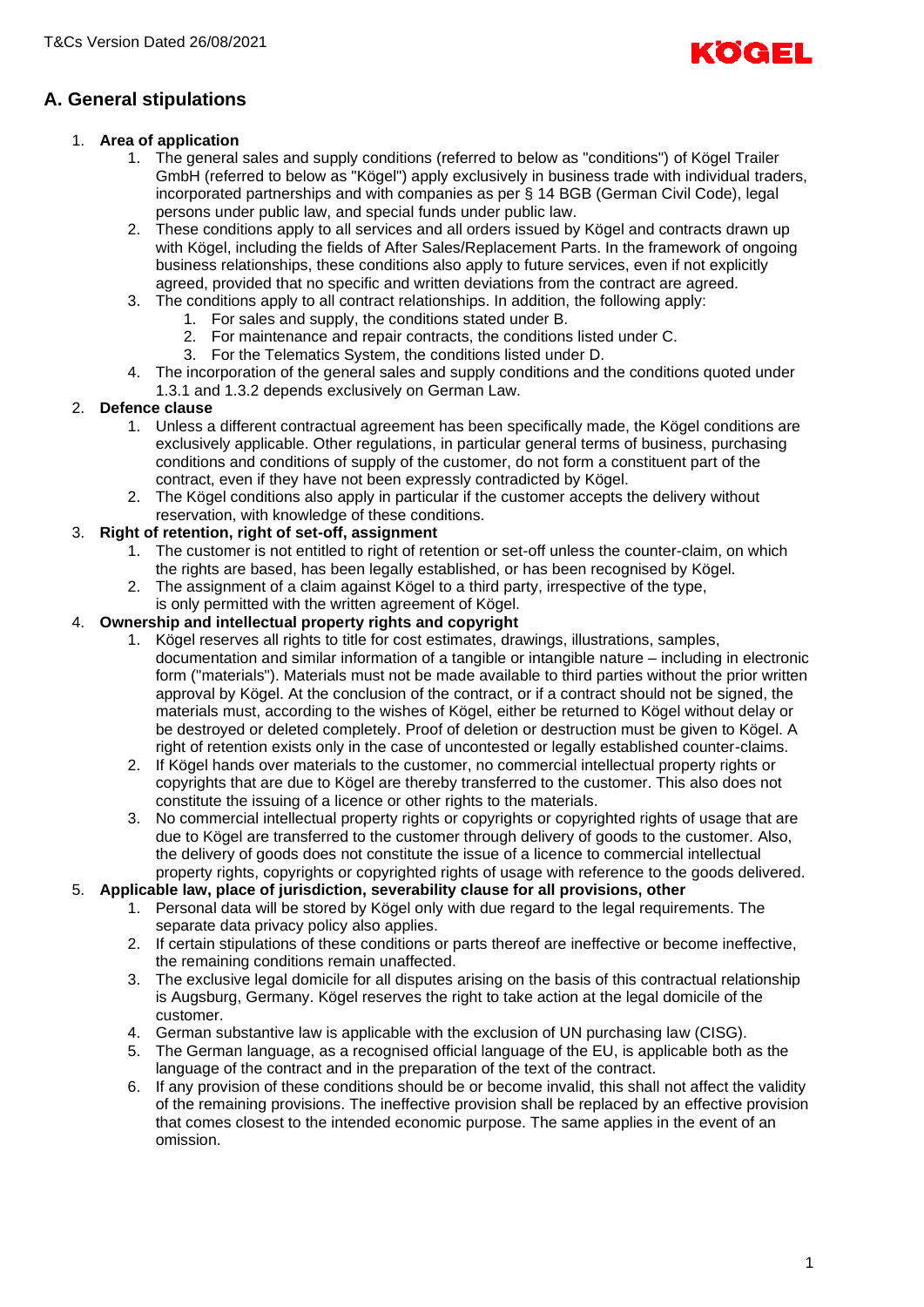

# **B. Conditions for sales and supply**

# 1. **Quotation, conclusion of contract**

- 1. Quotations from Kögel are non-binding.
- 2. If the order from the customer is to be qualified as a quotation, then Kögel can accept this within a period of three weeks – unless otherwise agreed.
- 3. The scope of supply by Kögel is finally determined by the written acceptance of the quotation / order confirmation and the enclosures exclusively. An updated order confirmation is produced upon each change initiated by Kögel or by the customer. All agreements made between Kögel and the customer for the execution of this contract are finally determined in the contract and in these conditions.

Ancillary verbal agreements and modifications to the contract or to the conditions require written confirmation from Kögel.

4. The transfer of rights and obligations of the customer to third parties requires prior written agreement from Kögel.

# 2. **Prices, terms of payment**

1. Unless otherwise stipulated below or in the written agreement between the parties, prices are quoted ex Kögel manufacturer's works in Burtenbach.

# **a) Direct export by Kögel to third countries**

In the case of export to countries outside the EU, Kögel shall act as the exporter under customs and foreign trade law in as far as Kögel has not been commissioned as a subcontractor by the customer.

# **b) Export to third countries by Kögel as a subcontractor**

Where the parties have agreed that the goods will be exported by Kögel as a subcontractor, Kögel will draw up the export declaration per procurationem and will be listed on the export documents as the customer's representative (so-called direct representation). In such cases, however, the exporter under foreign trade law is the customer, who is responsible for applying for an export licence and ensuring compliance with all provisions of foreign trade law.

- 1. Unless agreed otherwise, prices are understood to be in euros. In the case of contacts in foreign currencies, the exchange rates quoted in the contract are applicable.
- 2. In the case of subsequent modifications to the trailer or agreed delivery time initiated by the customer, Kögel reserves the right to impose a subsequent processing fee currently to the value of €190.00 net per modification case and per trailer. This does not apply if the customer informs Kögel in writing of the desired modification within 14 calendar days of the date of the original order confirmation. Additional material expenses relating to each modification request will be calculated separately.
- 3. In the case of the subsequent delayed placement of a marking order where data is not on hand, Kögel reserves the right to impose a processing surcharge, currently to the value of €190.00 net per trailer. Furthermore, Kögel reserves the right to impose a processing surcharge, currently to the value of €190.00 net per trailer,

in the case of a delayed tarpaulin approval or marking approval. The order placement or approval is considered to be delayed if the customer does not inform Kögel in writing of the placement of the order or of the approval within 14 calendar days of the date of the order confirmation or the original communication of the proposal. Additional material expenses relating to each modification request will be calculated separately.

- 4. The prices are net and subject to the legally applicable rate of value added tax.
- 5. Before sending of the order confirmation, an advance payment of 15 percent of the total purchasing price as specified in our offer is payable within 5 calendar days. Only after receipt of this advance payment will the order confirmation be dispatched and the contract thereby concluded.
- 6. If payments are made by invoice, to the extent legally permissible we are entitled to carry out a credit check for the purpose of pre-contractual measures or for contract processing. We use credit agencies for this purpose. Address data is also used to determine probability values about future payment behaviour. Data processing is carried out based on Art. 6 (1) b) of the GDPR. You will find the data protection noticedesigned to inform you of the associated data processing activities below. If you object to such data processing activities or do not want the credit check to be carried out, it is not possible to make payment by invoice/conclude a contract with us.

**DATA PROTECTION NOTICE**: Before entering into transactions with a financial default risk, we shall conduct a credit check. We are informing you of the associated data processing activities in accordance with Arts. 13 and 14 of the GDPR: The data controller is Kögel Trailer GmbH, datenschutz@koegel.com. We transfer your personal data (name, address, contract data (e.g.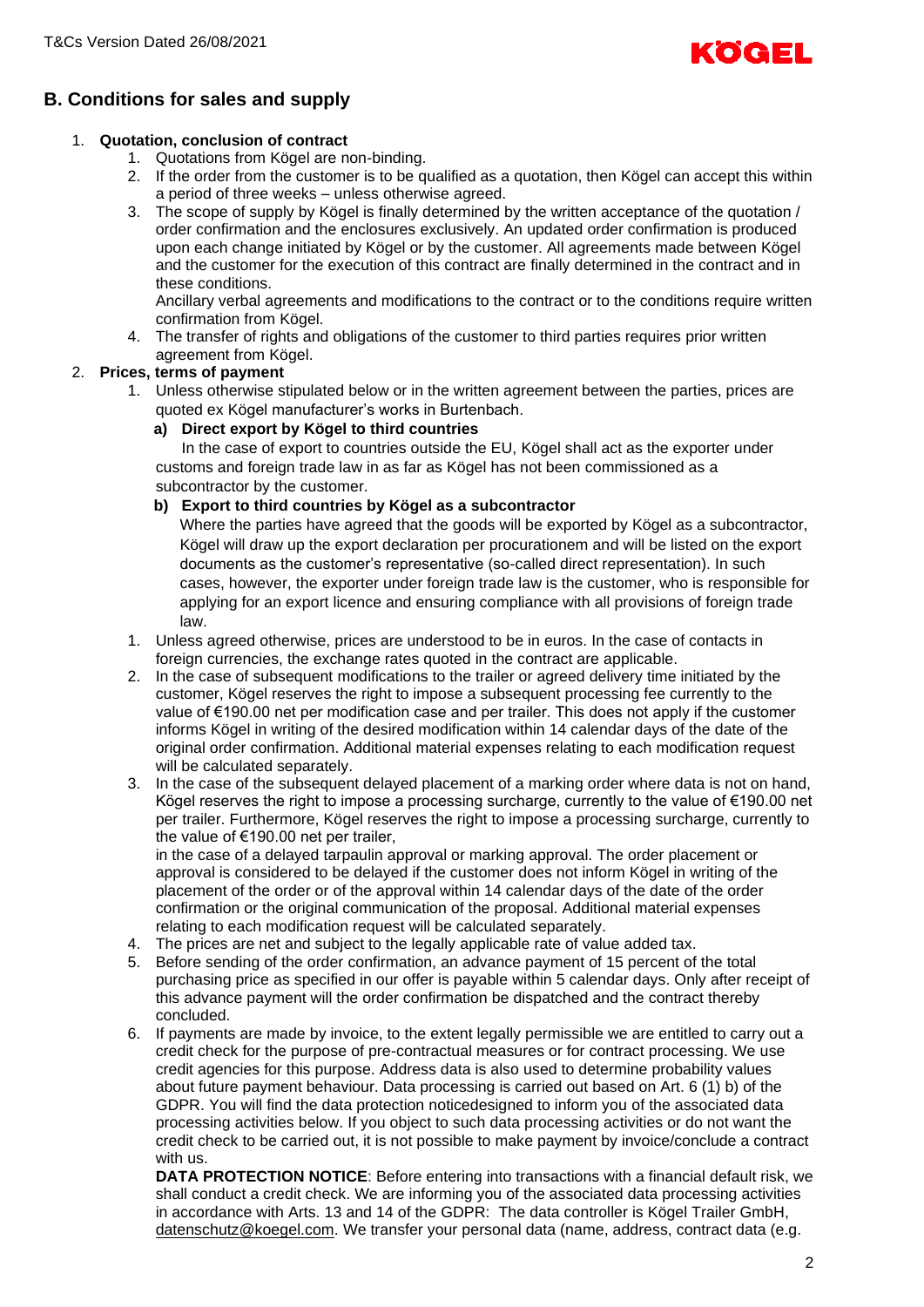

acceptance and contractual execution of a transaction, information about undisputed, due and repeatedly reminded or titled receivables and settlement of the same, non-contractual or fraudulent conduct) to Verband der Vereine Creditreform e.V., Hellersbergstrasse 12, 41460 Neuss, Germany, or Euler Hermes Deutschland Niederlassung der Euler Hermes SA, Friedensallee 254, 22763 Hamburg, Germany, for the purpose of a credit check. The purpose of this is to check your creditworthiness (identity check to determine whether negative entries exist, determination of probability values based on mathematical/statistical procedures relating to solvency and willingness to pay) and to transfer the result (information/score values to assess creditworthiness/solvency and willingness to pay) to us. This data helps with our decision-making process in assessing your creditworthiness or rating your future payment behaviour. Please click on the following links to find out more about the credit agency's data processing activities: https://en.creditreform.de/navigations/content-footer/data-privacydeclaration.html, and https://www.eulerhermes.co.uk/privacy-notice.html. Our data processing activities are based on Art. 6 (1) b) of the GDPR, insofar as this is necessary in the context of the implementation of pre-contractual measures or the execution of the contract, as well as on our legitimate interest according to Art. 6 (1) f) of the GDPR. We have a legitimate interest in fulfilling our obligations under our insurance policy against bad debts, avoiding payment default and thus protecting our company from financial losses. We only carry out such data processing activities if we are on the verge of concluding a contract that incorporates a financial default risk (e.g. credit or instalment payment contracts, purchase order/delivery on account, other advance services provided by us) and the conclusion of which only depends on the issue of your creditworthiness. If unchanged contracts already exist, we shall again have a legitimate interest in the event of the contract being breached. In addition to your data being transferred to the credit agency, only our Financial Accounting staff and our service providers who have to deal with this data for the above-mentioned purposes in the context of their tasks have access to your data. Data is not transferred to third countries. We shall store the data that is transferred to us by the credit agency until it has been used for its intended purpose (e.g. conclusion of the contract with you). Exceptions to this rule shall apply insofar as there are contradictory statutory or contractual retention periods or we still require the data to establish, exercise or defend legal claims (e.g. if we have to prove that the credit check was carried out properly in the context of our insurance policy against bad debts). Naturally, you can object to these data processing activities – which are exclusively based on our legitimate interest – at any time in the future (as per Art. 21 (1) of the GDPR), provided that your particular personal situation gives rise to interests that warrant protection in the exclusion of data processing and that we no longer have any compelling legitimate grounds for further data processing. In addition to your right to object, you also have a right of access to, rectification of or erasure of personal data concerning you and a right to restriction of data processing by us if certain conditions pursuant to Arts. 15 to 18 of the GDPR are met. Furthermore, you have the right to lodge a complaint with a supervisory authority if you believe that the processing of your personal data violates the data protection provisions (as per Art. 77 of the GDPR).

- 7. Transport, despatch, loading, packaging and freight charges are not included in the prices and will be invoiced separately unless the written contract between the parties contains deviating information.
- 8. For deliveries within the European Union, the customer must communicate their sales tax identification number in good time before the delivery date agreed in the contract, as evidence of exemption from sales tax. In the event of non-receipt of prompt and complete notification, Kögel reserves the right to charge the sales tax applicable in each individual case.
- 9. For deliveries outside the EU, Kögel is entitled to subsequently charge the legal sales tax if the customer does not provide an export certificate within a month of the date of shipment.
- 10. Kögel reserves the right to change its prices correspondingly following the conclusion of the contract if, between the conclusion of the contract and the delivery, cost reductions or cost increases arise for which Kögel is not responsible, especially if these are due to tariff agreements or the modification of material and raw material prices such as for aluminium, steel, rubber, PVC, or wood, or in the case of a change in energy prices such as for electricity or gas, or changes in business taxes. Kögel will provide the ordering party with proof of these price reductions or increases upon request.
- 11. Unless agreed otherwise, the purchase price (net) is due for payment without discount when Kögel advises of readiness for shipment of the delivery goods. If the price is not finalised at this point, or if the customer cannot be advised of this for other reasons, the purchase becomes due for payment upon receipt of the invoice.
- 12. In the case of special manufactures, or large delivery volumes, Kögel is entitled to issue the customer a partial invoice for an advance payment before starting execution. This partial invoice becomes due for payment by the customer upon receipt of the invoice. Kögel is entitled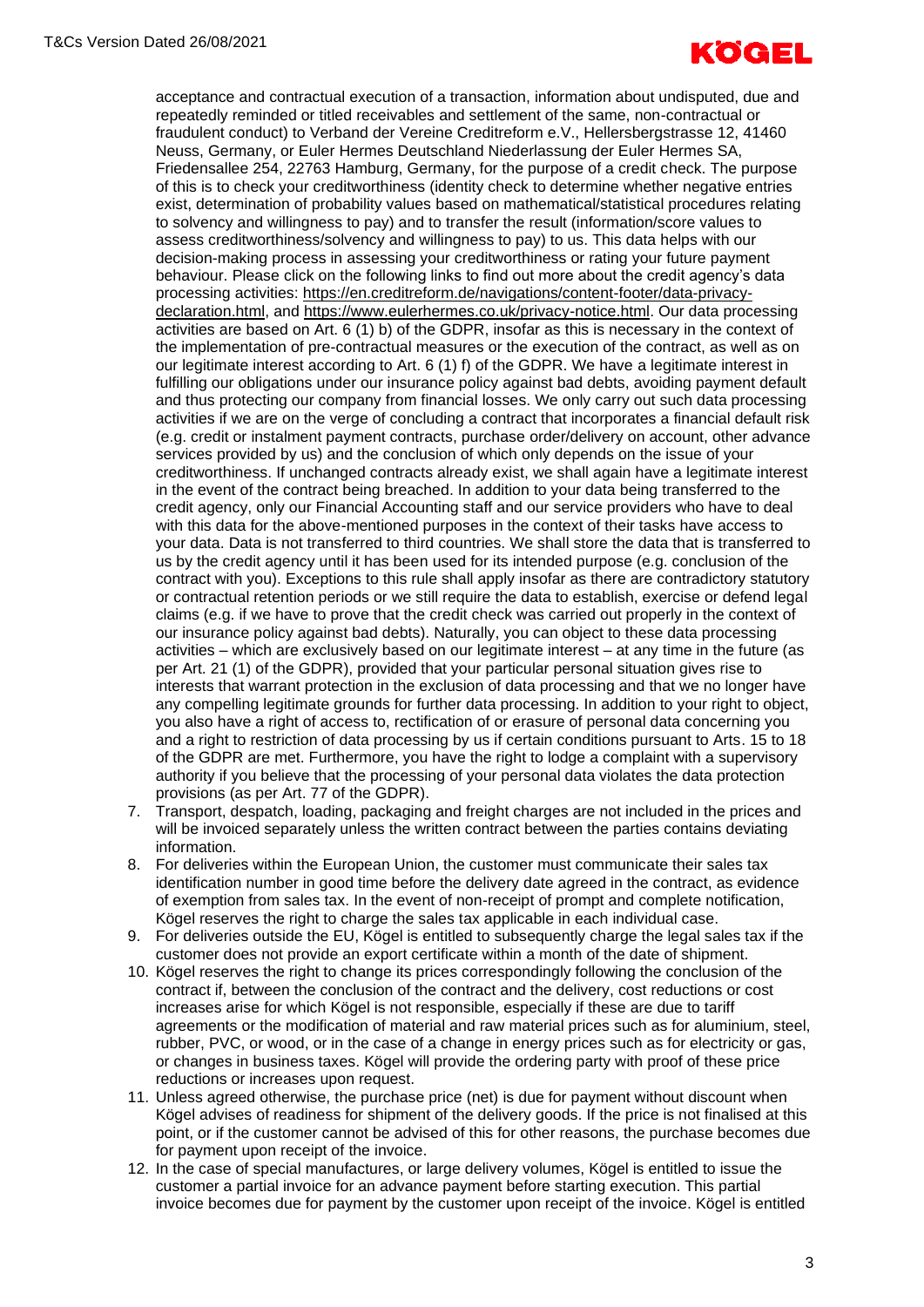

to make the execution of the order dependent upon the receipt of the advance payment. The paid partial invoice will be taken into account when preparing the final invoice.

- 13. Payment is deemed to have been made only when the amount has been credited to the bank account of Kögel. The legal consequences of a delay in payment by the customer are determined in accordance with the legal regulations of the BGB (German Civil Law), provided that these conditions do not contain any deviating regulations.
- 14. If the customer defaults on payment, Kögel is entitled, after the unsuccessful conclusion of an extension of one week, to make all claims against the customer due for payment and / or to withdraw from the contract.
- 15. For every reminder or grace period notification, Kögel is entitled to charge an administration fee of €5.00 for the first reminder, €10.00 for the second reminder and €20.00 for the third reminder. In addition, the provision as per § 288 Para. IV of the German Civil Code applies.
- 16. If, after completion of the contract, it becomes evident that the payment claim is jeopardised by the customer's inability to perform, Kögel is entitled to the rights arising from § 321 BGB (German Civil Code) (defence of uncertainty). Kögel is then also entitled to make due for payment all claims that are not subject to a statute of limitations from the current business relationship with the customer.

This defence of uncertainty covers all future outstanding deliveries and services from the business relationship with the customer.

17. Deducting a discount is not permissible unless the parties agree otherwise in writing.

#### 3. **Deadlines for deliveries and service times**

- 1. All delivery periods and deadlines quoted by Kögel are understood as only approximate unless the deadlines are indicated in the contract as being specifically binding.
- 2. These delivery periods and deadlines start only after complete clarification of all execution details and technical questions referring to the delivery goods. In addition, the customer must fulfil all obligations incumbent on him in a proper manner and in good time. If these prerequisites are not fulfilled, the deadlines shall be extended accordingly, unless Kögel is responsible for the delay of the delivery. The defence of non-fulfilment of the contract remains reserved.
- 3. "Force Majeure" means the occurrence of an event or circumstance ("force majeure event") that prevents Kögel Trailer GmbH from fulfilling one or more of its contractual obligations under the Contact, if and insofar as Kögel Trailer GmbH proves that:

a) this obstacle is beyond its reasonable control; and

b) it could not reasonably have been foreseen at the time of the conclusion of the Contact; and c) the effects of the obstacle could not reasonably have been avoided or overcome by the party concerned.

If Kögel Trailer GmbH fails to fulfil one or more of its contractual obligations due to a failure of a third party whom it has commissioned to perform the entire Contact or part of the Contact, Kögel Trailer GmbH may only invoke force majeure to the extent that the requirements for the assumption of force majeure, as defined in paragraph 1 of this clause, apply not only to Kögel Trailer GmbH but also to the third party.

Until proven otherwise, the following events concerning Kögel Trailer GmbH are presumed to meet the requirements for the assumption of force majeure under paragraph 1 lit. (a) and lit. (b). In this case, Kögel Trailer GmbH only has to prove that the prerequisite under paragraph 1 lit. (c) is actually met:

a) War (declared or not declared), hostilities, attack, acts of foreign enemies, extensive military mobilisation;

b) Civil war, riot, rebellion and revolution, military or other seizure of power, insurrection, acts of terrorism, sabotage or piracy;

c) Currency and trade restrictions, embargoes, sanctions;

d) Lawful or unlawful official acts, compliance with laws or government orders, expropriation, seizure of works, requisition, nationalisation;

e) Plague, epidemic, pandemic, natural disaster or extreme natural event;

f) Explosion, fire, destruction of equipment, prolonged failure of means of transport,

telecommunications, information systems or energy;

g) General industrial unrest such as boycott, strikes and lockouts, slowdown strikes, occupation of factories and buildings.

Kögel Trailer GmbH will inform you of this immediately as a customer.

In the event that "force majeure" within the meaning of the previous paragraphs exists, Kögel Trailer GmbH is released from the obligation to fulfil its contractual obligations as well as from any compensation obligations or other consequences of a possible breach of contractual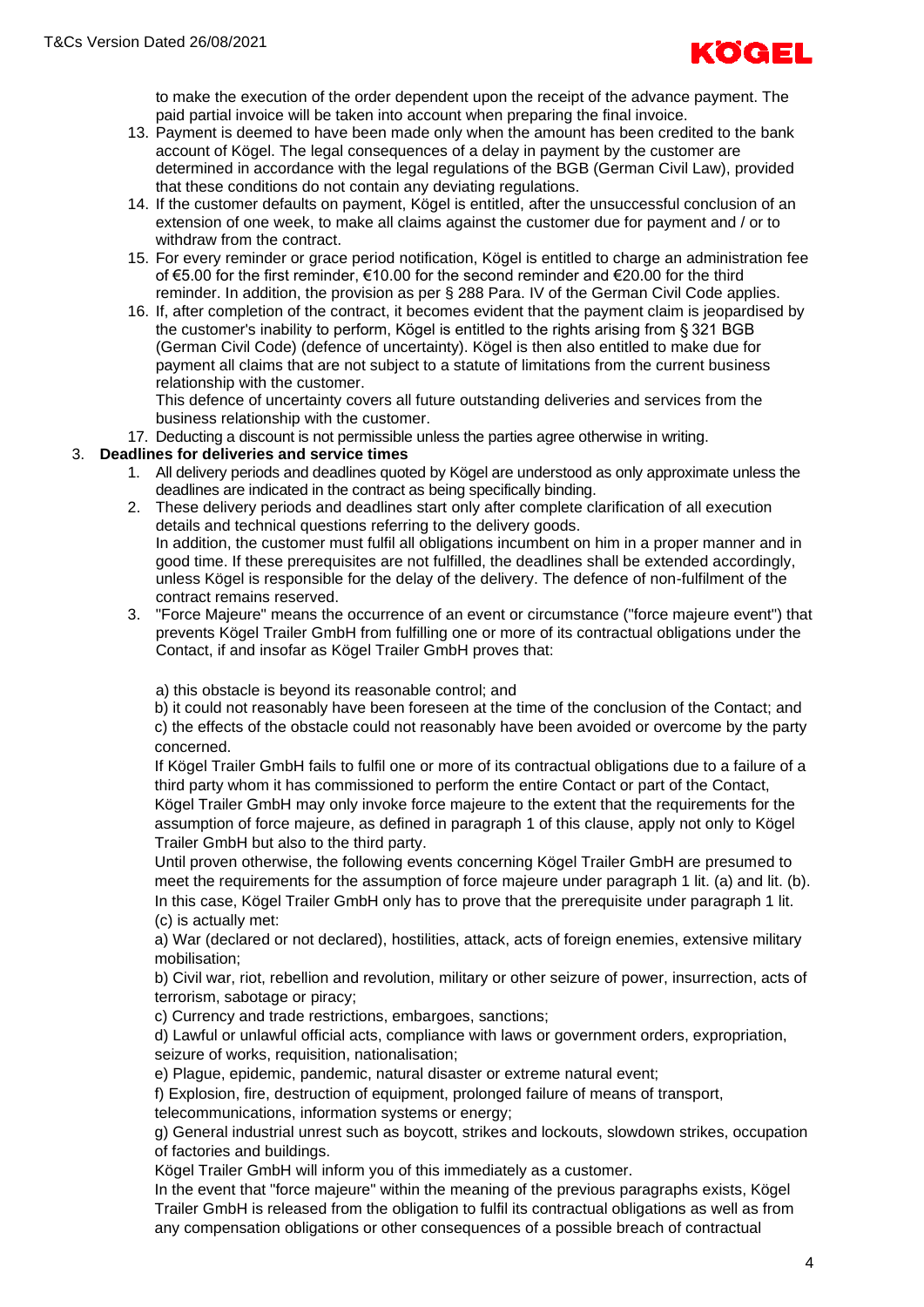

obligations, but only if the information is provided immediately. If the information is not provided immediately, the exemption will only take effect from the moment the notification reaches you as a customer.

If the effect of the asserted "force majeure" is temporary, the consequences set out in the previous paragraph shall only apply as long as the asserted obstacle prevents Kögel Trailer GmbH from fulfilling its contractual obligations. Kögel Trailer GmbH must notify you as a customer as soon as the "force majeure" no longer impedes the fulfilment of its contractual obligations.

Kögel Trailer GmbH will take all reasonable measures to limit the effects of the "force majeure" on which it is based when fulfilling the contract.

- 4. Force majeure or other hindrances which are outside the sphere of influence of Kögel, e.g. war, strikes, lockouts or similar, will extend time limits and postpone deadlines in accordance with their effect.
- 5. The fulfilment of the delivery deadline is subject to correct and in-time availability of supplies and raw materials, unless the correct or delayed availability of supplies and raw materials is the responsibility of Kögel.
- 6. Kögel will advise the customer of delivery readiness after completion of the delivery goods. The customer is obligated to collect the delivery goods within three working days of receipt of the readiness advice.
- 7. Kögel is entitled to reasonable part-deliveries and partial invoices.
- 8. If the customer defaults on acceptance or if he contravenes any other duty to collaborate, Kögel is entitled to claim damages incurred accordingly, including any extra expenditure. Any other claims remain reserved.
- 9. If Kögel should be in default on the fulfilment of the contract for other reasons, the default damages to be evidenced are limited to 0.5 % of the contract value of the delayed delivery for each full week of the default, and a maximum of 5 % of the contract price.
- 10. The customer is obliged, on request by Kögel, to declare, within a reasonable period of two weeks, whether he will withdraw from the contract because of delivery delays that are the responsibility of Kögel or insist on delivery.
- 11. Storage fees / delayed delivery
	- 1. If the despatch or provision of a semi-trailer is delayed for reasons for which the customer is responsible, in the case of a delay of more than 20 days after the receipt of the readiness advice, Kögel can demand storage fees of €15 net for each day from the 21st day to the 30th day after the receipt of the readiness advice; €30 net for each day from the 31st day to the 60th day after the receipt of the readiness advice; and €45 net for each further day from the 61st day after the receipt of the readiness advice.

This applies exclusively to a customer with his business headquarters in Germany. Both partners to the contract reserve the right to provide evidence of higher or lower storage costs.

2. If the despatch or provision of a semi-trailer is delayed for reasons for which the customer is responsible and the customer's business is domiciled abroad, in the case of a delay of more than 30 days after the receipt of the readiness advice, Kögel can demand storage fees of €15 net for each day from the 31st day to the 60th day after the receipt of the readiness advice; €30 net for each day from the 61st day to the 90th day after the receipt of the readiness advice; and  $\epsilon$ 45 net for each further day from the 91st day after the receipt of the readiness advice.

This applies exclusively to a customer with his business headquarters outside of Germany.

Both partners to the contract reserve the right to provide evidence of higher or lower storage costs.

- 12. If the delivery contract is reversed and if the customer is obliged to pay damages to Kögel, then Kögel is entitled to demand lump-sum damages amounting to 15% of the net order value provided that the customer does not prove that the contractual infringement for which the customer is responsible has not led to damages or to a reduction in value or provided that such losses incurred by Kögel are considerably less than the lump sum figure.
- 13. Kögel reserves the right as an alternative to Paragraph 3.12 to optionally calculate the actual value of the damage and demand compensation. The quantified letter of claim constitutes the exercising of this option.

#### 4. **Place of fulfilment and transfer of risk**

- 1. The risk of accidental loss or deterioration is transferred to the customer on the day of advice of shipment or readiness for acceptance ("advice of readiness").
- 2. If the customer so desires, Kögel shall take out transport insurance for the delivery. The customer shall bear the costs incurred thereby.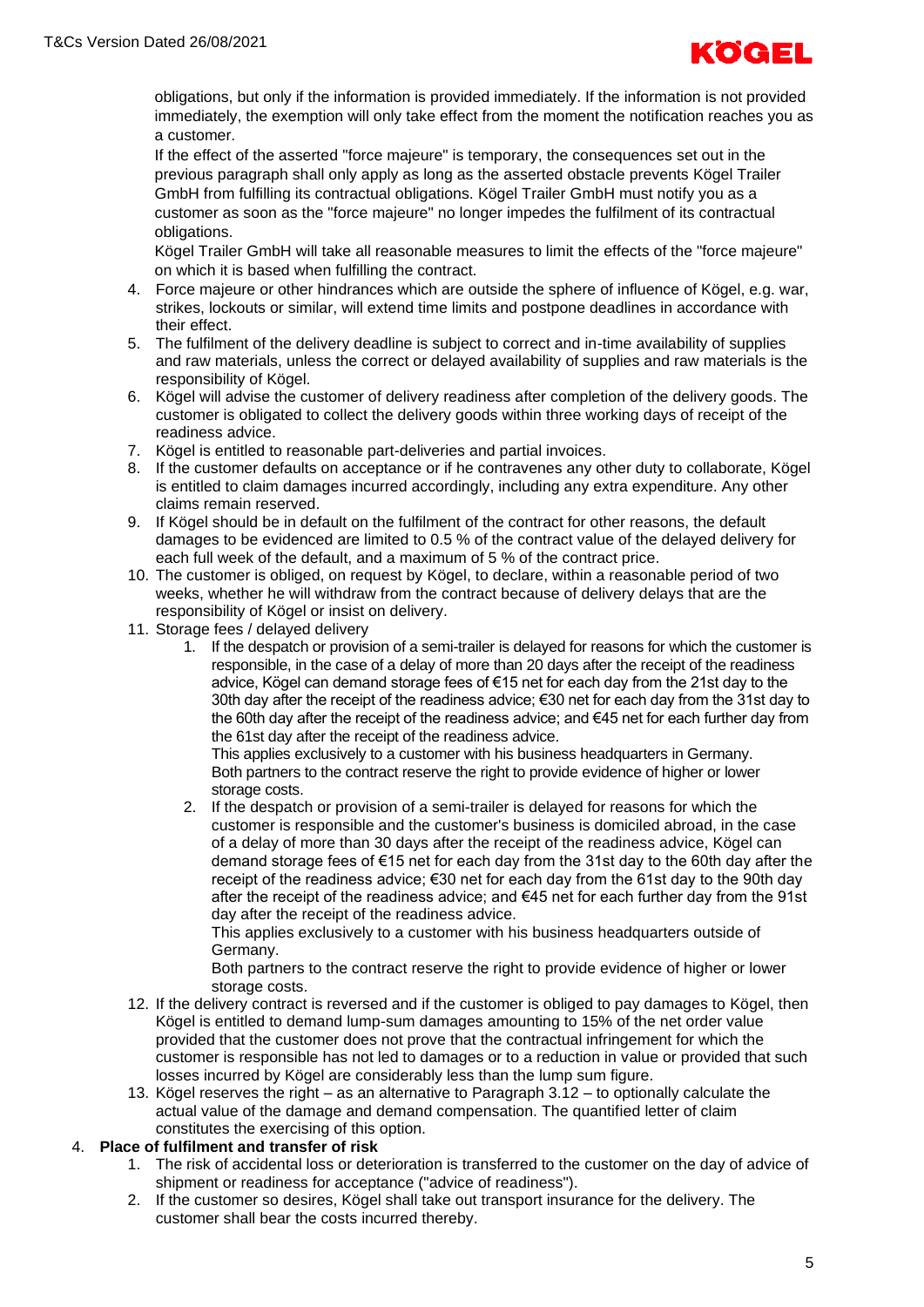

3. The place of fulfilment for all deliveries and services and for the execution of any defect rectification is the Kögel manufacturing works in Burtenbach.

## 5. **Defects**

- 1. Kögel is liable for defects in newly manufactured goods as follows for a period of
	- 12 months from the transfer of risk:
		- 1. Warranty claims by the customer presuppose that the customer has properly fulfilled his obligation to inspect and give notice of defects as per § 377 HGB (German Commercial Code).
		- 2. Insofar as there is a defect in the delivery that can be proven to have arisen before the transfer of risk, Kögel is entitled, at its discretion, to provide supplementary performance by rectifying the defects (up to three times for an identical defect) or by delivering new goods. In the event of a defect rectification, Kögel is obliged to bear the costs of the rework or of the replacement delivery in itself including the usual shipping costs provided that these costs are not increased due to the goods supplied being taken to a location other than the place of fulfilment. For delivery locations outside the Federal Republic of Germany, the total costs to be borne are limited to the value of the order. The assumption of further costs incurred by the customer such as the costs involved in taking goods to the place of rework, due to downtime, or resulting from the provision of a replacement trailer is expressly excluded.
		- 3. Warranty claims are not valid for merely negligible deviations from the agreed condition or in the event of negligible impairment of the usability.
		- 4. Warranty claims by the customer are also excluded for natural wear or damage occurring after the transfer of risk as a result of defective or negligent handling, excessive loading, or unsuitable operational materials or for damage that occurs as a result of special external influences or weather factors that are not assumed in the contract.
		- 5. If modifications or repair work are carried out by the customer or by third parties, there is no warranty liability for the resulting consequences.
		- 6. As well as the warranty for a period of 12 months in accordance with the provisions outlined in B.5.1. to 5., Kögel also provides a guarantee against rust penetration damage to the vehicle frame for a period of 10 years, calculated from the transfer of risk. The vehicle frame must be coated with a cathodic dip-paint coating (KTL). Rust penetration damage includes both corrosion from the inside out and pitting corrosion. The guarantee against rust penetration damage is only valid under the condition that the original cathodic dip-paint coating is undamaged.

The guarantee is invalid for the area of the vehicle frame that has been coated with the cathodic dip-paint coating, on which damage has been repaired. However, the guarantee is not invalid if these repairs have been carried out by Kögel within a period of 12 months of the transfer of risk, within the scope of the warranty in accordance with B.5.1.

Within the scope of the guarantee, Kögel will repair the rust penetration damage in accordance with the state of the art.

- 7. If there is a negligible defect, the customer has the right to a reduction in the contract price only. The right to reduction is otherwise excluded.
- 8. If the defect was also caused by the customer, in particular by non-observance of his obligation to damage prevention and damage reduction, Kögel has the right, after rectification, to make a claim for damages against the customer which is commensurate with their contributory negligence.
- 9. Data protection: The data protection controller is Kögel Trailer GmbH, datenschutz@koegel.com. The legal bases for processing the Customer's personal data can be found in Art. 6 (1) b), c) and f) of the GDPR. The purpose of data processing is to implement the business relationship existing with the Customer. Kögel's legitimate interest lies in the fast, efficient and affordable delivery of the ordered goods as well as the handling of the service contracts and the fulfilment of the Customer's warranty claims. Kögel employees who need to access the data to complete their tasks and, to the extent necessary, the suppliers that Kögel engages to deliver the ordered goods directly to the Customer or to provide services such as repairs or similar work have access to the data. This data may be transferred to public authorities (e.g. investigative authorities) on account of legal regulations. Any data transfers to third countries related to engagement of the suppliers are protected by an EU Commission adequacy decision pursuant to Art. 45 of the GDPR or by appropriate safeguards pursuant to Art. 46 of the GDPR. Kögel shall retain the Customer data for the term of the contract and shall then erase it if there are no legal retention obligations to prevent erasure or if the data is no longer required to establish, exercise or defend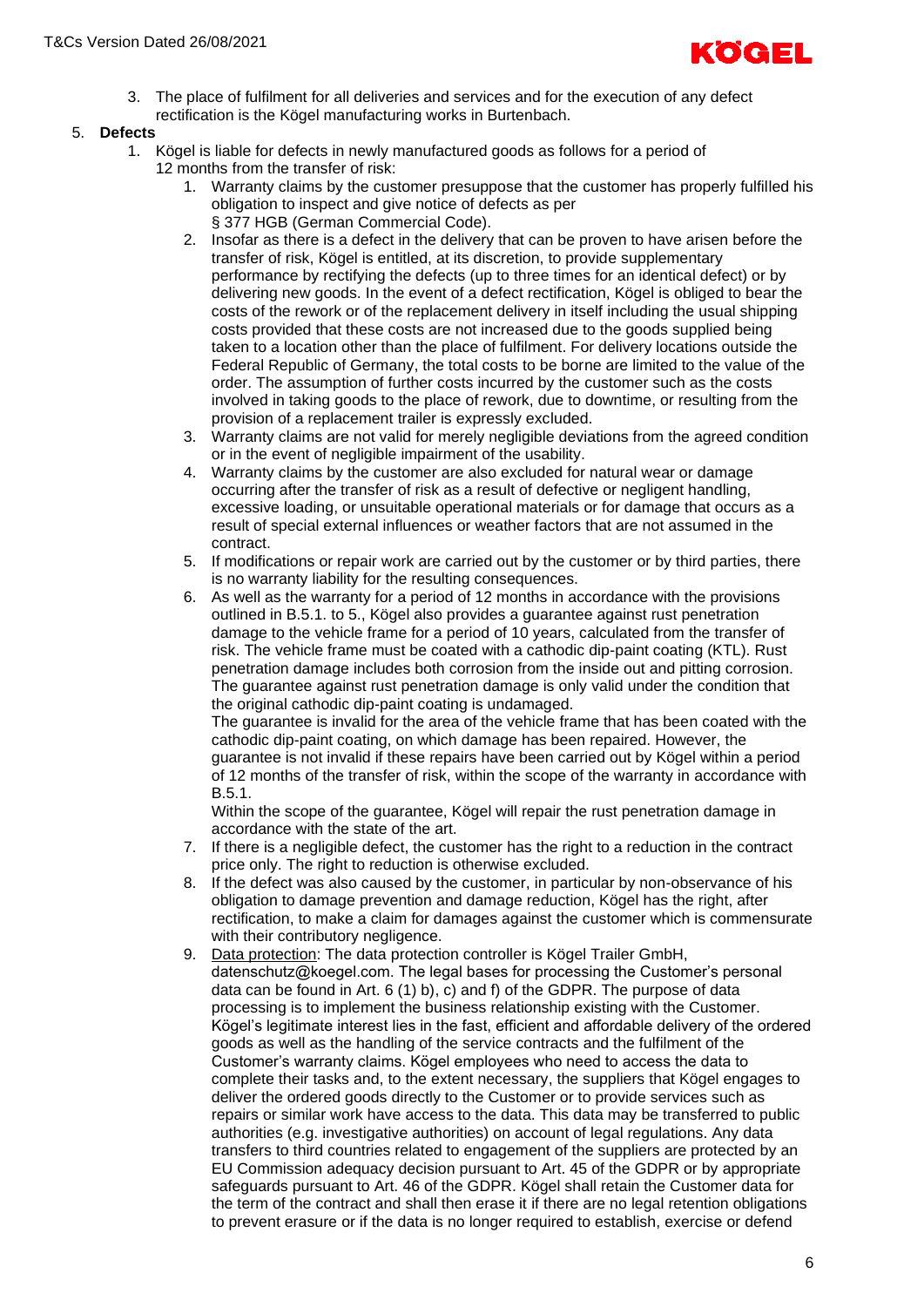legal claims (as per Art. 17 (3), b) and e) of the GDPR). The Customer also has a right of access to, rectification of or erasure of personal data concerning them and a right to restriction of data processing by Kögel if certain conditions pursuant to Arts. 15 to 18 of the GDPR are met. The Customer also has the right to object to the further processing of their personal data if interests that warrant protection in the exclusion of data processing arise from grounds relating to their particular personal situation, and if we no longer have any compelling legitimate grounds for further data processing (as per Art. 21 (1) of the GDPR). Furthermore, the Customer has the right to lodge a complaint with a supervisory authority if they believe that the processing of their personal data violates the data protection provisions (as per Art. 77 of the GDPR).

- 2. Liability for used delivered goods, used trailers or used parts excludes the defect warranty.
- 3. Colour deviations in the paintwork and the colours of parts of any kind, tarpaulin colours or digital prints within the technically permitted scope do not constitute defects. In connection with the introduction and repositioning of REACH-compliant paints and manufacturing processes, no warranty can be offered for the colour fidelity of paintwork or colours of parts of any kind, tarpaulin colours or digital prints compared with trailers that have already been delivered.

# 6. **Defects of title**

- 1. Unless otherwise agreed, Kögel is only obliged to deliver the goods free from commercial intellectual property rights (e.g. brand, patent and registered designs), copyrights and other rights of third parties, within Germany.
- 2. Insofar as third parties have valid claims against the customer due to infringement of intellectual property rights, Kögel will be liable for a period of 12 (twelve) months, calculated from the date of delivery, in accordance with the following regulations:
	- 1. Kögel will, at its discretion and expense, either obtain a right of use for the delivery in question or modify or replace the delivered goods in such a way that the applicable intellectual property rights are not infringed ("supplementary performance"). Insofar as the supplementary performance fails, the customer is entitled to the legal rights of withdrawal and reduction of price.
	- 2. The obligations detailed in subparagraph 6.2.1 exist only insofar as the customer advises Kögel immediately and in writing of the claims made by third parties, does not recognise an infringement and reserves all rights to take preventative action and initiate settlement negotiations. If the customer ceases to use the delivered goods for reasons of damage limitation or other significant reasons, he is obliged to advise the third party that the cessation of use does not constitute acceptance of an infringement of intellectual property rights.
- 3. Customer claims against Kögel are excluded if the customer is responsible for the infringement of intellectual property rights:
	- 1. The liability of Kögel towards the customer is particularly excluded if the customer carries out modifications to the delivered goods, fits ancillary devices or combines the delivered goods with other goods or devices and the infringement of intellectual property rights is based thereon.
	- 2. Insofar as Kögel is claimed against by third parties as a result of an infringement of intellectual property rights based on the causes detailed in subparagraph 6.3.1, the customer must indemnify Kögel.
	- 3. In addition, Kögel is not liable for infringement of third party intellectual property rights through delivered goods that have been manufactured in accordance with drawings, developments, stipulations or other details provided by the customer. Kögel is also not liable for unforeseeable application of the delivered goods.
	- 4. Insofar as Kögel is claimed against by third parties as a result of an infringement of intellectual property rights based on the causes detailed in subparagraph 6.3.3, the customer must indemnify Kögel.
	- 5. In other respects, in addition to the liability of Kögel in accordance with subparagraphs 6.2. and 6.3, the regulations in accordance with subparagraph 7 apply correspondingly.
- 4. Other defects of title
	- 1. Insofar as other defects of title exist, the regulations in accordance with subparagraphs 6.2 to 6.3 apply correspondingly.
	- 2. In other respects, the liability of Kögel for other defects of title is assessed in accordance with the regulations in subparagraph 7.
- 5. Further claims or claims other than those regulated in this subparagraph and in subparagraph 7 by the customer against Kögel and its vicarious agents due to a defect of title are excluded.
- 7. **Liability**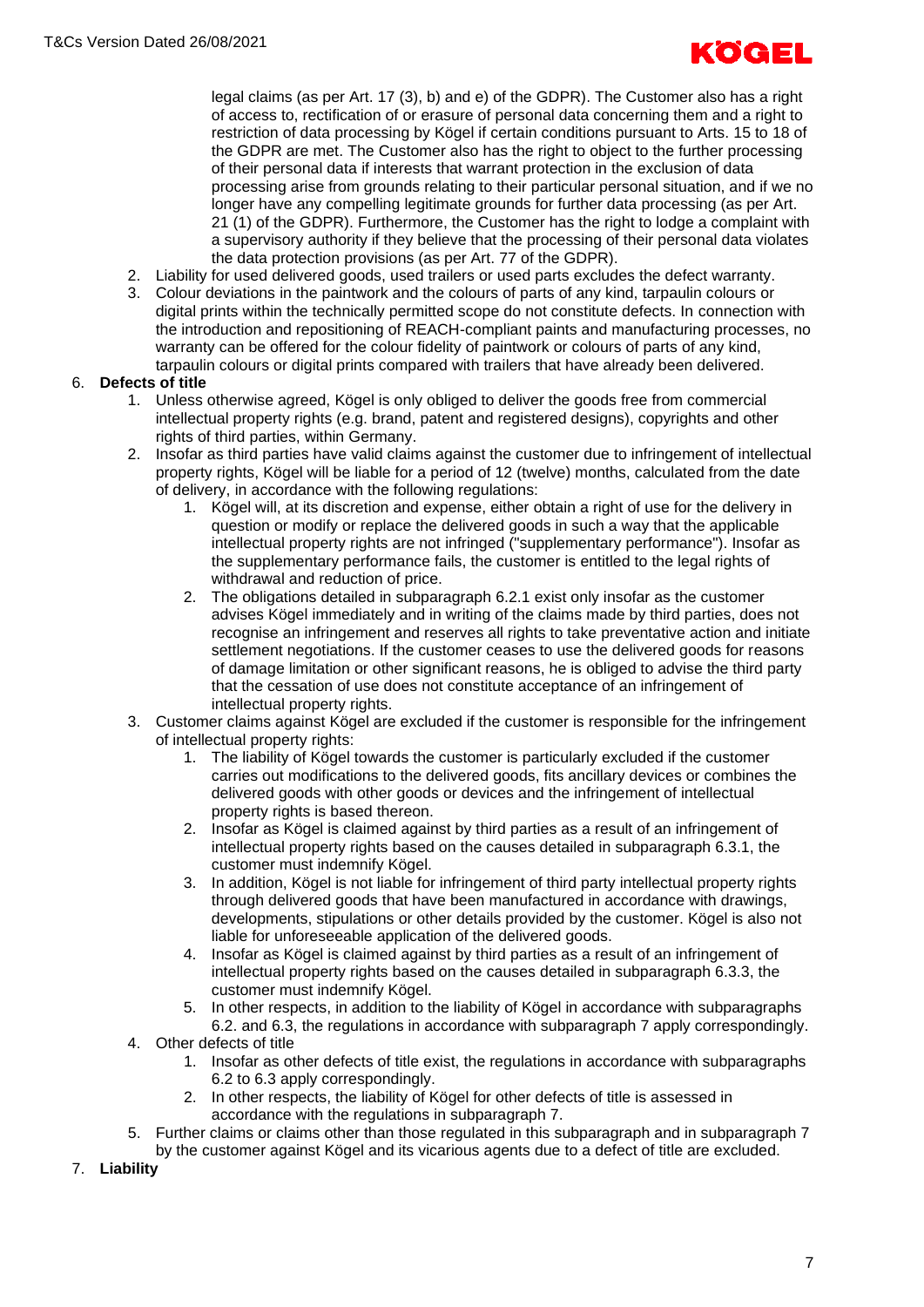

- 1. Kögel is liable, even in the event of damages resulting from breaching obligations during the contract negotiations, irrespective of the legal reason – in particular also for damage that has not been caused to the delivered goods themselves – only in the case of wilful intent, culpable breaching of significant contractual obligations, gross negligence by the corporate bodies or executive employees, culpable injury to life, body, health, fraudulent withholding of defects, guarantees of the absence of defects, and defects insofar as liability is required according to the German Product Liability Act (ProdHaftG).
- 2. In the event of a breach of significant contractual obligations, Kögel is also liable for gross negligence of non-executive employees and for minor negligence. In the event of minor negligence, liability is limited to contract-typical damages that were reasonably predictable. Significant contractual obligations are present if the exclusion of liability relates to an obligation, the performance of which is necessary to enable the due implementation of the contract at all, and which the purchaser can regularly rely on compliance with.
- 3. Further liability for any legal reason whatever especially for damages which have not arisen on the delivered goods, is excluded.
- 4. Kögel is not liable for the consequences of defects that are excluded with respect to the warranty.
- 5. Irrespective of the basis of the claim, Kögel is only liable for material and property losses and for personal injuries within the framework of any existing business liability insurance. The insured sum amounts to overall 5 million euros for personal injury and property damage. In as far as the insurer is not liable for payment

(e.g. deductable, serial damage, annual maximisation, risk exclusion), Kögel shall bear this indemnification limited by the amount of the deductible in the business liability insurance policy.

6. In the case of servicing or recall initiated for legal reasons or voluntarily by Kögel, Kögel is entitled to inform the customer and to request that the customer allow the trailer to undergo an inspection in a service workshop named by Kögel within a specified period. Paragraphs 7.1 to 7.5 above also apply.

# 8. **Statute of limitations**

1. Unless otherwise agreed, claims by the customer against Kögel as a result of and in connection with the delivery – for whatever legal reason – shall lapse one year after the handover of the delivery or transfer of risk.

#### 9. **Calculation of part exchange value of trailers**

- 1. If used trailers are traded in as part exchange, the value to be determined on the date of takeover is binding if a reduction in value or damage has occurred between the conclusion of the contract and the takeover of the used trailer.
- 2. If agreement cannot be reached concerning the amount of reduction in value through negotiation, Kögel is entitled to carry out a DAT (German automobile trust) estimate. The result of the estimate will be used as the basis for settlement of the used trailer. The cost of the estimate will be taken into account as a deduction.
- 3. Insofar as contractually agreed that the used trailer to be accepted in part exchange by Kögel must be tested by the TÜV (German Technical Inspection Association) before handover, testing by any other official or officially approved testing association is excluded. At the same time, the test should not date back more than 14 days. All faults detected by the TÜV which make it necessary, in accordance with the test report, to present the trailer again must be rectified by the customer at his own cost without this having any effect on the amount agreed on for the part exchange. The test report must be presented before the trailer is handed over. If the customer does not fulfil these obligations by the agreed handover date, Kögel is entitled to carry out the repair of the faults and to charge for these repairs, or to refuse the part exchange of the used trailer and to make the amount agreed on as the part exchange immediately due for payment.

#### 10. **Reservation of proprietary rights**

- 1. Kögel retains the proprietary rights to the delivery until all payments due under the delivery contract have been received, including all current account balance claims to which Kögel is entitled vis-à-vis the customer, now or in future.
- 2. If the customer behaves in a manner contrary to the terms of the contract, particularly by being in default of payment, Kögel is entitled to assert reservation of proprietary rights and to withdraw from the contract.
- 3. During the period of reservation of proprietary rights, Kögel is entitled to be in possession of the trailer registration document (Registration Certificate Part II).
- 4. The taking back of the delivery does not constitute withdrawal from the contract unless Kögel declares this specifically and in writing. The garnishment of the delivery does not constitute withdrawal from the contract unless Kögel declares this specifically and in writing. Any proceeds of sale are to be added to the obligations of the customer – less reasonable costs of sale.
- 5. The customer is obligated to handle the delivery with care; he is particularly obligated to insure the goods fully comprehensively and at the new value.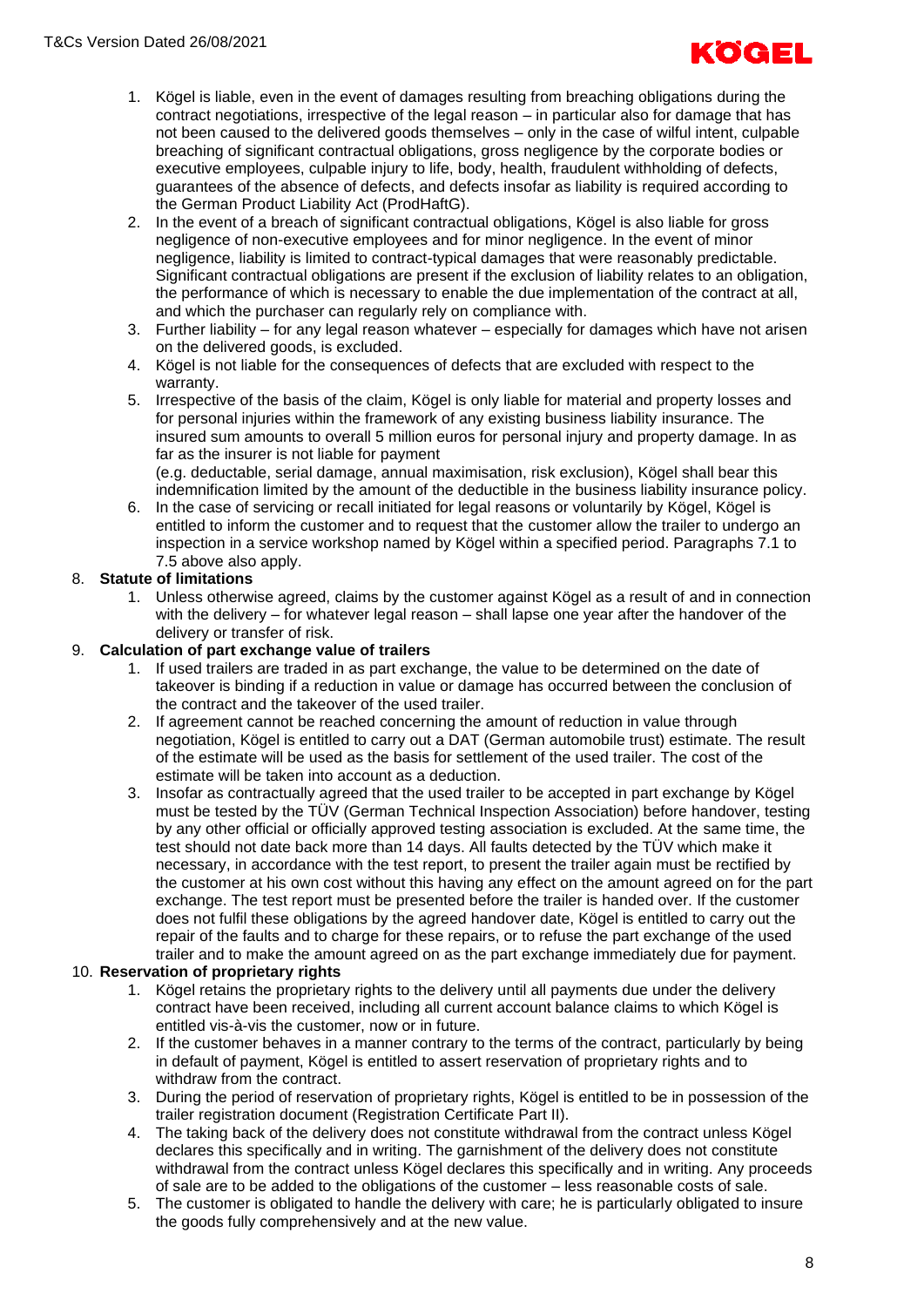

- 6. In the event of garnishment or other interventions by a third party, the customer must inform Kögel immediately in writing so that Kögel can take legal action in accordance with § 771 ZPO. If the third party is unable to reimburse Kögel for judicial and extra-judicial costs in accordance with § 771 ZPO, the customer will be liable for the expenditure and losses arising.
- 7. The customer is entitled to resell the delivered goods in the ordinary course of business. However, the customer must at this point assign to Kögel all receivables to the value of the final invoice amount (including VAT) of Kögel's claim that are created by the onward sale to his customer or a third party, irrespective of whether the delivered goods have been sold with or without further processing.
- 8. The customer remains entitled to collect this claim, even after assignment. Kögel's right to collect the claim itself remains unaffected. Kögel undertakes not to collect the claim as long as the customer meets his payment obligations from the acquired proceeds, even towards third parties, does not default on payments and in particular does not file an application for the opening of bankruptcy, composition or insolvency proceedings and there is no suspension of payments.
- 9. Kögel can demand that the purchaser discloses the assigned demands and their debtors, communicates all necessary information for collection, hands over all associated documents and advises the debtors (third parties) of the assignment.
- 10. Processing or modification of the delivered goods by the customer is always carried out for Kögel. If the delivered goods are processed using objects that do not belong to Kögel, then Kögel acquires joint property rights to the new article based on the value of the delivered goods (final invoice value, including VAT) in proportion to the other processed items at the time of processing.
- 11. For the article created as a result of the processing, Kögel reserves the right of ownership according to the above regulations. In this respect, Paragraph 10 applies accordingly.
- 12. Kögel undertakes to release the securities due to Kögel upon request by the customer insofar as the realisable value of the security exceeds the claim to be secured by more than 10%; the choice of securities to be released is incumbent on Kögel.

#### 11. **Leasing and hire purchase**

- 1. If and to the extent that Kögel Trailer has consented currently or subsequently to a new purchase agreement with a leasing company in accordance with their conditions in the context of a lease, or with a financing company in the context of a hire purchase by the customer, in conjunction with an existing purchase agreement of the customer and at the request of the customer, the following applies:
- 2. This consent is given to the customer with regard to the existing purchase agreement expressly subject to the condition precedent that the new purchase agreement with the lessor / financing company is fully effective under their conditions. Otherwise, the previous purchase agreement between the customer and Kögel Trailer is retained with unchanged conditions. Cancellation of this original purchase agreement with the customer takes place only once the new purchase agreement with the lessor / financing company has been fully processed and paid.
- 3. If and to the extent that the lessor / financing company demands a down payment from the customer as a first instalment, or the payment of the VAT on the purchase price in advance to Kögel Trailer or to the lessor/financing company as a precondition of maturity / payment of the purchase price, the customer promises Kögel Trailer to make this payment immediately or within the specified periods.
- 4. If and insofar as the lessor / financing company demands an acceptance declaration / handover report signed by the customer as a precondition of maturity / payment of the purchase price, the customer promises Kögel Trailer to sign this declaration / report immediately, at the latest 3 days after completion of the trailer and after the customer has received the handover report / acceptance declaration, and to return it to the lessor in accordance with the other demands of the leasing company and to send a copy to Kögel Trailer, provided that the item being purchased is free from defects.

The customer will be provided with the opportunity of examining the trailer for defects.

- 5. If the customer fails to meet his obligation as per Para. 1.3 or 1.4 or does not meet this obligation promptly, or if the lessor / financing company withdraws for reasons that are not the responsibility of Kögel Trailer, the following applies:
	- 1. If the lessor withdraws from the leasing contract or the financing company withdraws from the hire purchase contract for reasons that are the responsibility of the customer, particularly if the customer has infringed upon his obligation as per Para. 1.3 or Para. 1.4, the original contract between the customer and Kögel Trailer shall become effective again due to the invalidity of the condition precedent.
	- 2. If the customer is in default of his obligation as per Para. 1.3 by more than seven days, the customer shall be jointly and severally liable, together with the lessor, for the purchase price claim.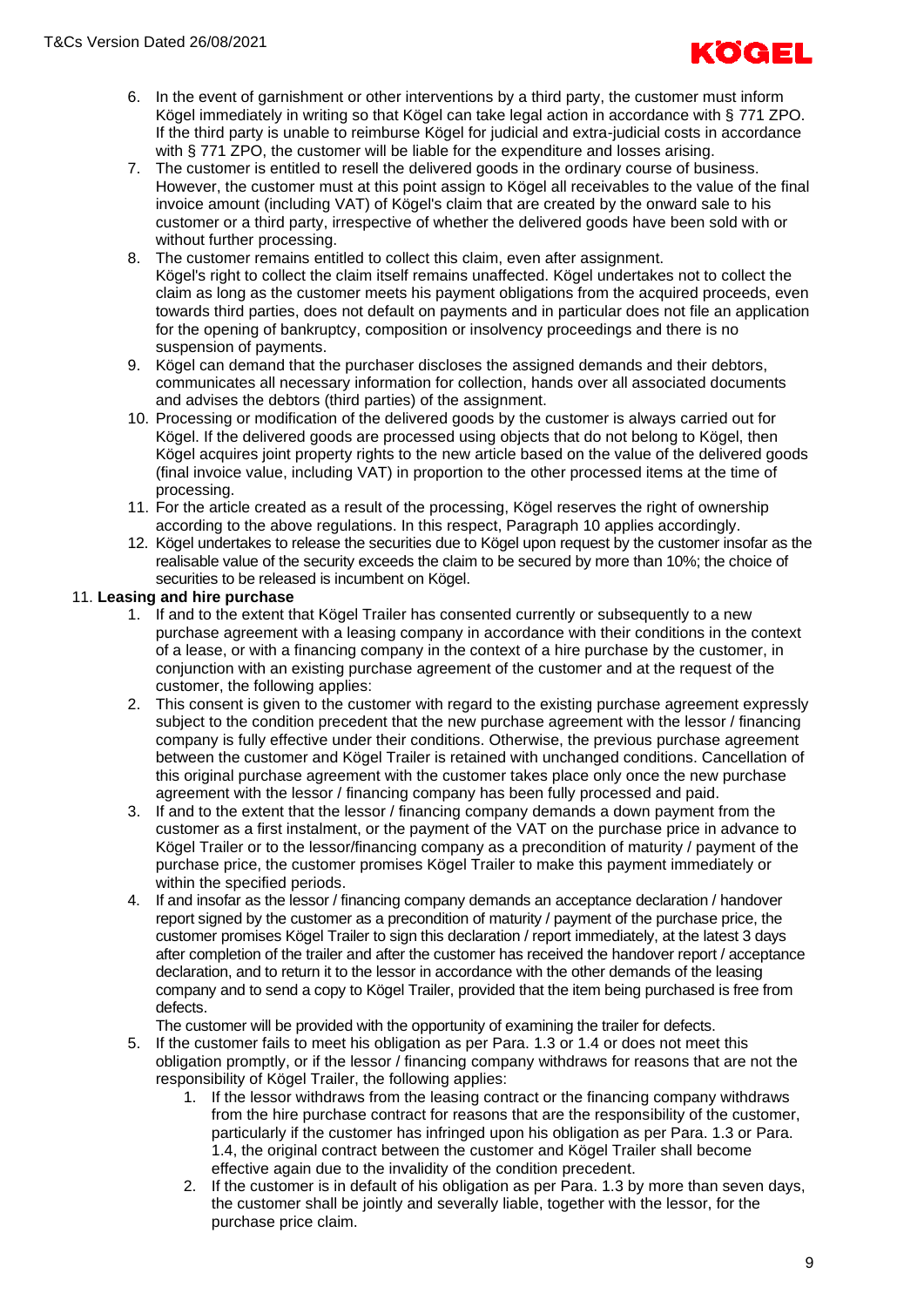

3. The right of Kögel Trailer to additionally demand damages from the customer due to an infringement of Para. 1.3 remains unaffected.

# **C. Conditions for service and repair contracts**

#### 1. **Area of application**

If Kögel carries out servicing or repair work as a result of a service or repair contract, the conditions specified in C. shall apply in addition to the regulations in A. and B. provided that the written service or repair contract does not contain any deviating regulations.

#### 2. **Acceptance**

- 1. After completion of the work and after a completion advice is issued by Kögel, acceptance must take place without delay. Acceptance shall take place at the site of installation.
- 2. A record must be made of the acceptance which must be signed by both parties.
- 3. If the customer is absent on the agreed acceptance date, performance shall be deemed to have been accepted.

#### 3. **Personal attribution**

Kögel does not accept any responsibility or liability for culpable behaviour of persons provided by the customer. Such persons are vicarious agents of the customer.

#### 4. **Assembly defects**

If any assembly defects arise that are the responsibility of Kögel, the customer is entitled to free-ofcharge rectification.

#### 5. **Liability**

With regard to liability and liability standard, Section B. Para. 7 applies analogously.

#### 6. **Dates and deadlines**

- 1. If dates for assembly work have been specified bindingly, these only start to run when the customer has fulfilled all his obligations to cooperate.
- 2. If Kögel culpably fails to meet the deadlines, the customer is obliged to set a reasonable new deadline in writing.
- 3. After expiry of this deadline, the customer can withdraw from the contract. Claims for damages caused by the delay are excluded, provided that the delay is not based on intent or gross negligence.
- 4. Subsequent requests for modification from the customer shall be carried out at his own cost, in as far as is possible and reasonable. These will extend the time limits correspondingly.

#### 7. **Extra expenditure**

Extra expenditure over and above the commissioned task, in particular for modified assembly and services as well as for other non-foreseeable encumbrances which are the responsibility of the purchaser, shall be remunerated separately in accordance with the expenditure.

#### 8. **Terms of payment**

- 1. Following acceptance (see C. 2.1), the invoice for maintenance, repair, or assembly work shall become due for payment.
- 2. Kögel has a right of retention on the relevant trailer until the invoiced amount is paid in full.

# **D. The Kögel Telematics System**

#### 1. **General**

- 1. The Telematics System collects and processes data concerning the relevant Kögel trailer, such as location, trip time, progress, geofencing, cooling, trailer and trailer EBS data ("trailer data"). GPS satellite systems made by independent third party providers are used to determine location.
- 2. The Telematics System consists of a Telematics module ("Telematics Hardware") that is connected to the electronic brake system (EBS) in the trailer or to a device fitted in the trailer, such a cooler, and also software developed specifically for the Telematics System ("Telematics Software") which is used to operate the Telematics Hardware.
- 3. After collecting the trailer data, the trailer data is temporarily stored on the Telematics Hardware and sent to Kögel's Telematics Web Portal ("Kögel Web Portal"). Mobile networks of independent third party providers are used to send the trailer data.
- 4. The customer can then use the Kögel Web Portal to retrieve the trailer data collected. To do this, the collected and transmitted trailer data is collated on a server where it is stored, processed and used. In particular, the trailer data is presented in graphical form. Servers of independent third party providers are used to store the trailer data.
- 5. In addition to the regulations in A., B., and C., the conditions in D. apply.

#### 2. **Telematics System**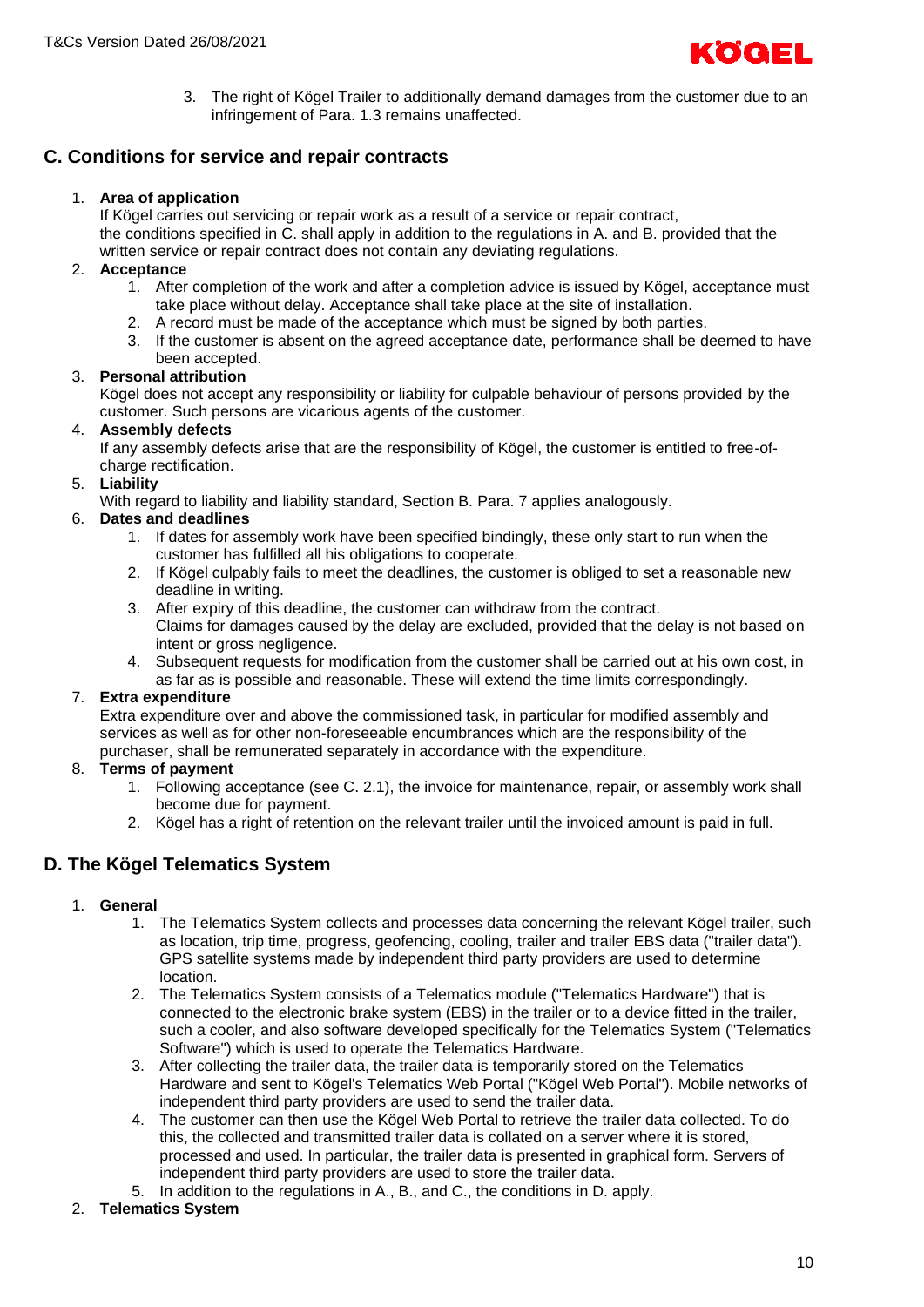

- 1. Kögel sells, supplies and leases both trailers with the Telematics System as well as the Telematics System as a separate unit, to then be used by the customer or a user ("customer"). The Telematics System consists of the Telematics Hardware and the pre-installed Telematics Software.
- 2. The General Terms and Conditions of Sale and Supply of Kögel also apply to the manufacture, supply and leasing of the Telematics System.
- 3. Kögel intends that the Telematics System can establish a connection to the Kögel Web Portal via third party mobile networks in order to send trailer data to the Kögel Web Portal.
- 4. All rights to the Telematics Hardware and the Telematics Software, such as copyrights, patents, designs, and other industrial property rights, remain with Kögel.

# 3. **Web Portal**

- 1. Kögel provides the Kögel Web Portal for the trailer data to be collated, stored and processed.
- 2. Kögel will create a user profile for the customer after conclusion of the contract. The user profile includes a username and password. The customer shall notify Kögel of an administrative Point of Contact ("Point of Contact"). This person shall receive a user name and password from Kögel, including administrator rights. For reasons of security, the Point of Contact must immediately change the password after

receiving it.

- 3. The Point of Contact can allow other persons to use the Web Portal. To do this, they create additional login credentials.
- 4. The customer must ensure that all authorised persons use the login credentials securely and carefully and that unauthorised persons cannot acquire knowledge of these login credentials.
- 5. All rights to the Kögel Web Portal, such as copyrights and other industrial property rights, remain with Kögel.
- 6. Kögel shall continue to develop the Web Portal at their own discretion, for example by enhancing existing features, adding new features or modernising the Kögel Web Portal. There shall be no legal entitlement to further development or modernisation of the Kögel Web Portal.
- 7. The trailer data is stored for 24 months and is available on the Web Portal for this period to be retrieved.

#### 4. **Telematics Hardware - Customer obligations**

- 1. The customer is not authorised to open or modify the Telematics Hardware. Should there be any reason to open the Telematics Hardware, in order to check hardware components for example, the customer must contact Kögel or a dealer authorised by Kögel. Unauthorised opening or modification of the hardware voids all guarantee and warranty claims.
- 2. The Telematics Hardware contains a SIM card used to establish the connection between the Telematics Hardware and the mobile networks of third parties. The SIM card remains the property of Kögel. The customer is prohibited from using the SIM card for purposes other than the proper operation of the Telematics System. In particular, the customer is prohibited from removing the SIM card and using it in devices other than the Telematics Hardware.
- 3. If Kögel's services are terminated by Kögel or by the customer, the SIM card will be deactivated by Kögel.
- 4. The customer must ensure the SIM card is used properly. In the case of loss or improper use of the SIM card, the customer indemnifies Kögel from all damages, costs, expenses or penalties which Kögel has incurred owing to the loss or improper use.

# 5. **Telematics Software including Web Portal - Customer obligations**

- 1. The customer is prohibited from making changes to the Telematics Software without the prior written consent of Kögel.
- 2. In particular, the customer is prohibited from using the Telematics Hardware with software other than the Telematics Software pre-installed or provided by Kögel without the prior written consent of Kögel.
- 3. Access to the Kögel Web Portal requires that the customer maintains an internet connection and uses a web browser compatible with the Kögel Web Portal. The costs for maintaining and using an internet connection, e.g. ISP fees, are borne by the customer.

#### 6. **Blocking the Web Portal**

- 1. Kögel reserves the right to block access to the Kögel Web Portal, for instance if this is required to perform maintenance or updates.
- 2. Kögel also reserves the right to block access to the Kögel Web Portal in cases where the customer fails to fulfil their main contractual obligations. The following are considered main contractual obligations:
	- i. The customer's payment obligations;
	- ii. The obligation to only use the Telematics System, in particular the SIM card, for the intended purpose;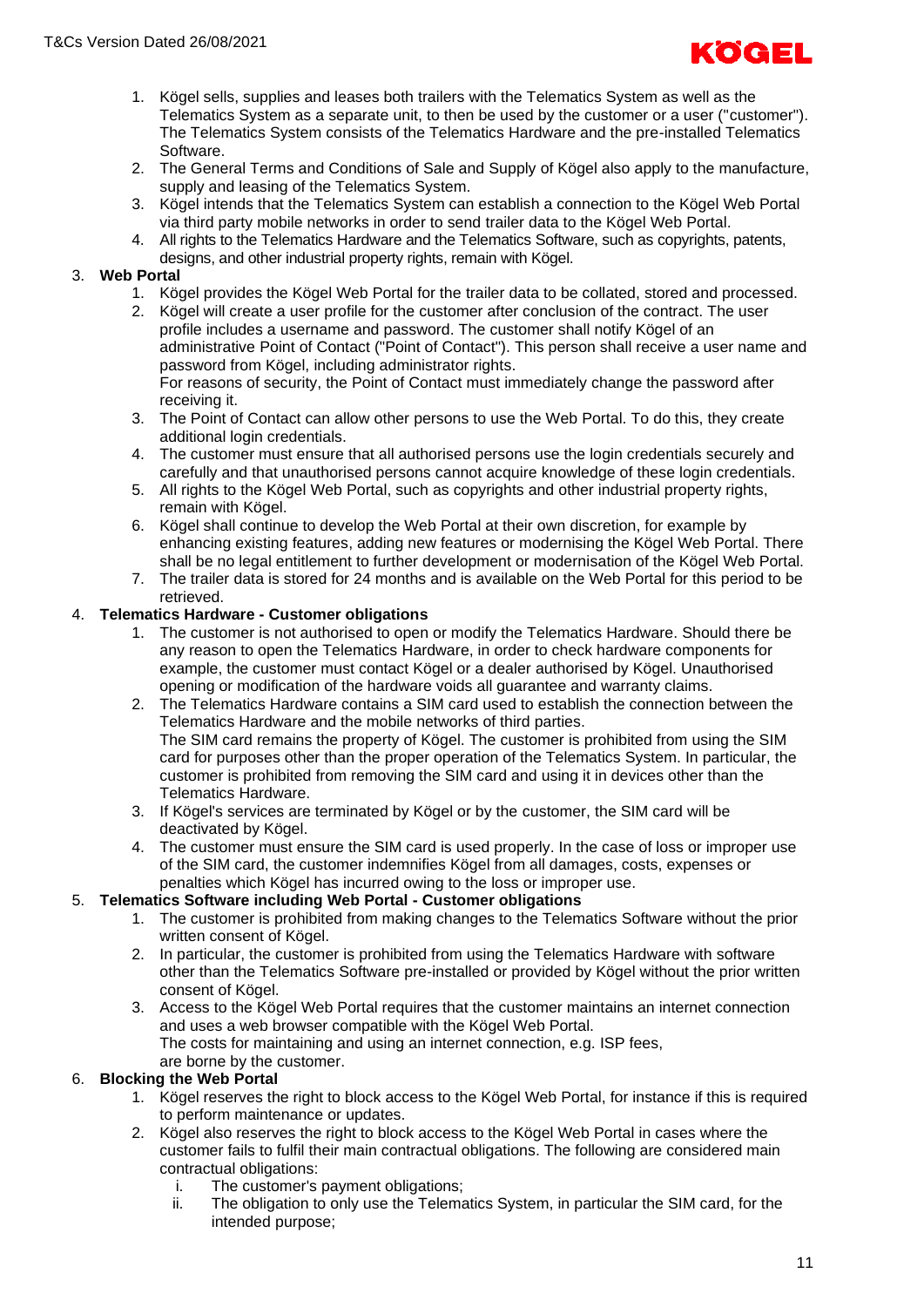

iii. The obligation neither to open the Telematics Hardware nor to alter the Telematics Software;

# 7. **Data protection**

- 1. For normal use of the Telematics System, it is imperative that Trailer Data is collected, captured, processed and sent to Kögel for processing and use. The Trailer Data collected may contain personal data as defined in article 4 No. 1 of the General Data Protection Regulation [GDPR]. The Customer is aware of this situation and he/she assures that he/she has a corresponding legal basis.
- 2. The Customer is responsible, before collection, capturing, processing, and use of the Trailer Data, to make all affected persons, e.g. driver, works council or HR or staff representative, aware of the legal consents and regulations and to obtain all necessary consent prior to deploying the Telematics System.
- 3. The Customer shall ensure that the collection, capturing, processing, and use of the Trailer Data is permitted in the country in which the Telematics System is to be used and that all legal requirements are met.
- 4. Kögel is entitled to use the assistance of third parties for the fulfilment of the contract.
- 5. The Customer agrees that Kögel shall only use the Trailer Data collected, captured, and processed in accordance with paragraph 1 in anonymised form for statistical purposes.
- 6. At the Customer's request, Kögel will provide a programme interface ("API") for use of the Trailer Data. Use of the Trailer Data outside of the Kögel Telematics System is at the Customer's own responsibility.

# 8. **Kögel's liability**

- 1. Determining the trailer position data requires a constant, uninterrupted connection between the Telematics Hardware and the third party GPS satellite systems. In particular, structural surroundings, such as bridges or tunnels, terrestrial impediments and outages or overloading of the third party GPS satellite systems can affect a connection to the respective GPS satellite system. Kögel assumes no liability for the GPS connection between the Telematics Hardware and the third party GPS satellite systems being available at all times and in all places or in sufficient quality. Kögel also accepts no liability for the accuracy of the position data determined.
- 2. The transmission of trailer data to the Kögel Web Portal requires a constant, uninterrupted connection between the Telematics Hardware and the third party mobile networks. In particular, structural surroundings, such as bridges or tunnels, terrestrial impediments and outages or overloading of the mobile network operator can affect a connection to the mobile networks. Furthermore, it is not guaranteed that a mobile network covers all regions. Kögel assumes no liability that the mobile networks, via which the trailer data are sent to the Kögel Web Portal,

are available at all times, in all places and in sufficient quality.

- 3. Depending on the availability and quality of the mobile networks, there may be a delay in the transmission of the trailer data to the Kögel Web Portal. Kögel assumes no liability for the delayed transmission of or ability to retrieve trailer data via the Kögel Web Portal.
- 4. Kögel will take every reasonable effort to ensure the availability of the Kögel Web Portal. However, Kögel assumes no liability for temporary disruptions to the Kögel Web Portal or the Telematics System which are required to improve or enhance the Web Portal or the Telematics System performance (e.g. repairs, maintenance, updates or enhancements) and in the case of technical faults.
- 5. Moreover, liability is excluded in particular for indirect and consequential losses as well as in the case of data loss or data corruption.
- 6. The aforementioned limitations to liability do not apply in cases (i) in which Kögel has made a written guarantee or promised a certain condition in writing, (ii) in which the German Product Liability Act applies, (iii) in which damages are intentionally caused by Kögel or caused through gross negligence of corporate bodies or executive employees and (iv) in cases of injury to life, body or health.
- 7. Liability for the Telematics Hardware is determined in accordance with Kögel's General Terms and Conditions of Sale and Supply.
- 8. Kögel is not liable for the accuracy and completeness of trailer data which are used to log trips for the financial authorities.

#### 9. **Prices and conditions of payment**

- 1. Unless agreed otherwise, prices are understood to be in euros. In the case of contacts in foreign currencies, the exchange rates quoted in the contract are applicable.
- 2. The prices are subject to the legally applicable rate of value added tax.
- 3. Deducting a discount is not permissible unless the parties agree otherwise in writing.